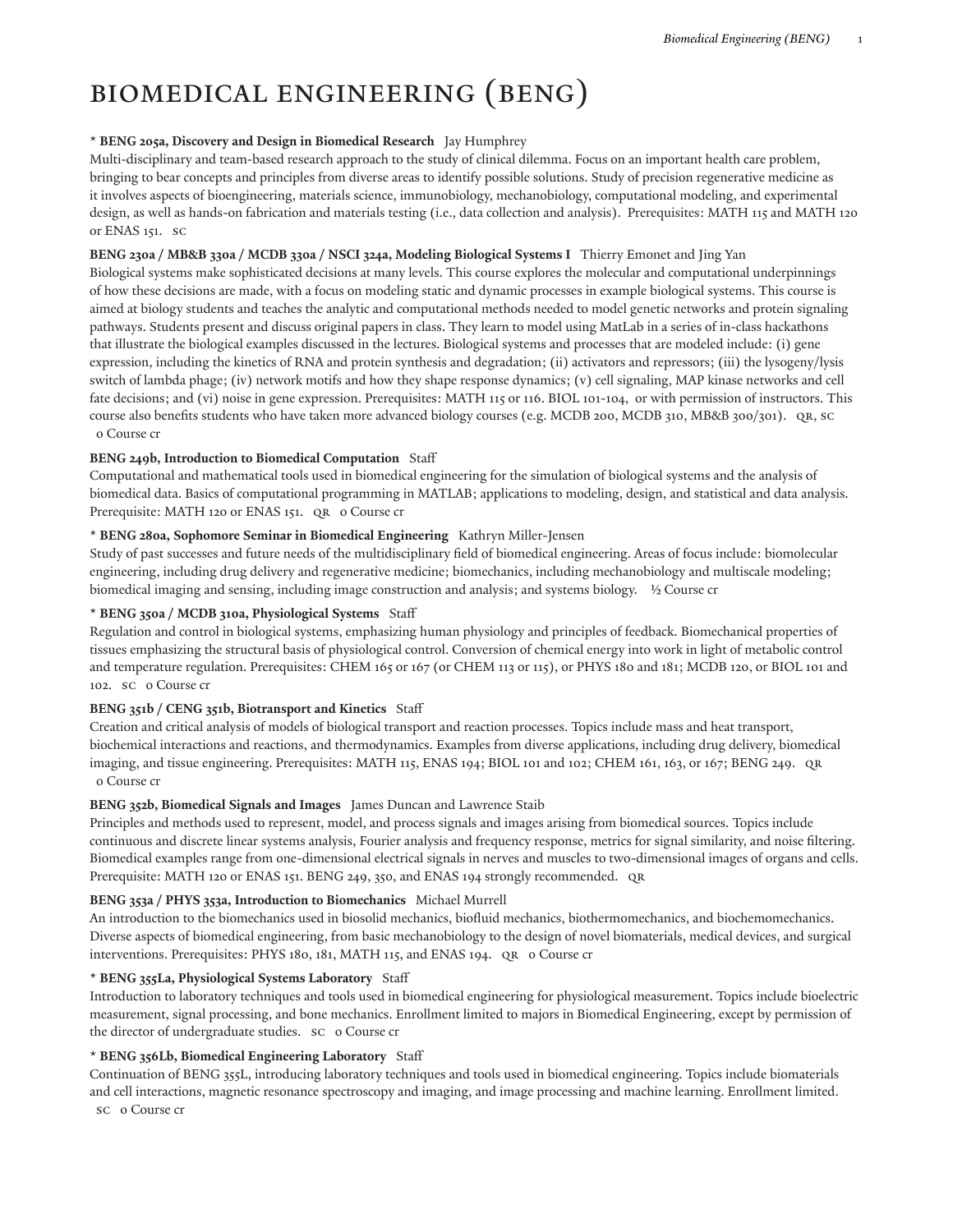#### 2 *Biomedical Engineering (BENG)*

## **\* BENG 403b / ECON 463b, The Economics and Science of Medicine** Gregory Raskin and Yashodhara Dash

This multidisciplinary class is an exploration of the background of today's bestselling medicines, their huge commercial impact, and the companies that created them. It focuses on the most compelling aspects of drug development and company formation in the context of topical issues like cancer treatment, gene editing, stem cell therapy, the opioid epidemic, and drug pricing controversies. Prerequisite: Introductory or intermediate microeconomics, introductory or intermediate Biology, Molecular Biology, Chemistry or Biomedical Engineering. SO

## **BENG 404b / MENG 404b, Medical Device Design and Innovation** Staff

The engineering design, project planning, prototype creation, and fabrication processes for medical devices that improve patient conditions, experiences, and outcomes. Students develop viable solutions and professional-level working prototypes to address clinical needs identified by practicing physicians. Some attention to topics such as intellectual property, the history of medical devices, documentation and reporting, and regulatory affairs. 0 Course cr

## **\* BENG 405b / EVST 415b, Biotechnology and the Developing World** Anjelica Gonzalez

Study of technological advances that have global health applications. Ways in which biotechnology has enhanced quality of life in the developing world. The challenges of implementing relevant technologies in resource-limited environments, including technical, practical, social, and ethical aspects. Prerequisite: MCDB 120, or BIOL 101 and 102.

#### $*$  **BENG** 406b, Medical Software Design Xenophon Papademetris

Software design and implementation for medical applications, with emphasis on how new ideas can be developed within today's healthcare regulatory environment. This project-based course focuses on the interaction of medical imaging and 3D printing. Topics include the methods and design principles to take 3D medical images, and how to image analysis algorithms to create 3D models to guide diagnosis and interventional procedures or build patient-specific medical devices. Permission of the instructor. Strong programming background in at least one programming language. SC

**\* BENG 410a, Physical and Chemical Basis of Bioimaging and Biosensing** Douglas Rothman, Ansel Hillmer, and Fahmeed Hyder Basic principles and technologies for sensing the chemical, electrical, and structural properties of living tissues and of biological macromolecules. Topics include magnetic resonance spectroscopy, microelectrodes, fluorescent probes, chip-based biosensors, X-ray and electron tomography, and MRI. Prerequisites: BENG 351 and 352 or permission of instructor. QR, SC

#### **BENG 411a, BioMEMS and Biomedical Microdevices** Rong Fan

Principles and applications of micro- and nanotechnologies for biomedicine. Approaches to fabricating micro- and nanostructures. Fluid mechanics, electrokinetics, and molecular transport in microfluidic systems. Integrated biosensors and microTAS for laboratory medicine and point-of-care uses. High-content technologies, including DNA, protein microarrays, and cell-based assays for differential diagnosis and disease stratification. Emerging nanobiotechnology for systems medicine. Prerequisites: CHEM 161, 165, or 167 (or CHEM 112, 114, or 118), and ENAS 194. SC

## **\* BENG 422a, Engineering and Biophysical Approaches to Cancer** Michael Mak

This course focuses on engineering and biophysical approaches to cancer. The course examines the current state of the art understanding of cancer as a complex disease and the advanced engineering and biophysical methods developed to study and treat this disease. All treatment methods are covered. Basic quantitative and computational backgrounds are required. Prerequisites: BENG 249 or equivalent, MATH 120 or equivalent. QR, SC

## **\* BENG 435b, Biomaterial-Tissue Interactions** Themis Kyriakides

Study of the interactions between tissues and biomaterials, with an emphasis on the importance of molecular- and cellular-level events in dictating the performance and longevity of clinically relevant devices. Attention to specific areas such as biomaterials for tissue engineering and the importance of stem/progenitor cells, as well as biomaterial-mediated gene and drug delivery. Prerequisites: CHEM 161, 165, or 167 (or CHEM 112, 114, or 118); MCDB 120, or BIOL 101 and 102; or equivalents. SC

#### **BENG 444a, Modern Medical Imaging: Lecture and Demonstrations** Chi Liu, Dana Peters, and Gigi Galiana

Survey of engineering and physics foundations of modern medical imaging modalities with an emphasis on immersive and interactive experiences. Traditional lectures are balanced with guest lectures on state-of-the-art techniques and opportunities to observe procedures, acquire imaging data and reconstruct images. Modalities include MRI, X-ray, CT, SPECT, PET, optical and ultrasound methods. Prerequisite: BENG 352 or similar background. QR, SC

## **BENG 445a / EENG 445a, Biomedical Image Processing and Analysis** James Duncan and Lawrence Staib

This course is an introduction to biomedical image processing and analysis, covering image processing basics and techniques for image enhancement, feature extraction, compression, segmentation, registration and motion analysis including traditional and machine learning techniques. Student learn the fundamentals behind image processing and analysis methods and algorithms with an emphasis on biomedical applications. Prerequisite: BENG 352 or EENG 310 or permission of instructors. Recommended preparation: familiarity with probability theory.

#### **BENG 449b, Biomedical Data Analysis** Staff

Study of biological and medical data analysis associated with applications of biomedical engineering. Provides basics of probability and statistics, as well as analytical approaches for determination of quantitative biological parameters from experimental data. Includes substantial programming in MATLAB. Prerequisite: MATH 120 or ENAS 151. After or concurrently with ENAS 194. QR o Course cr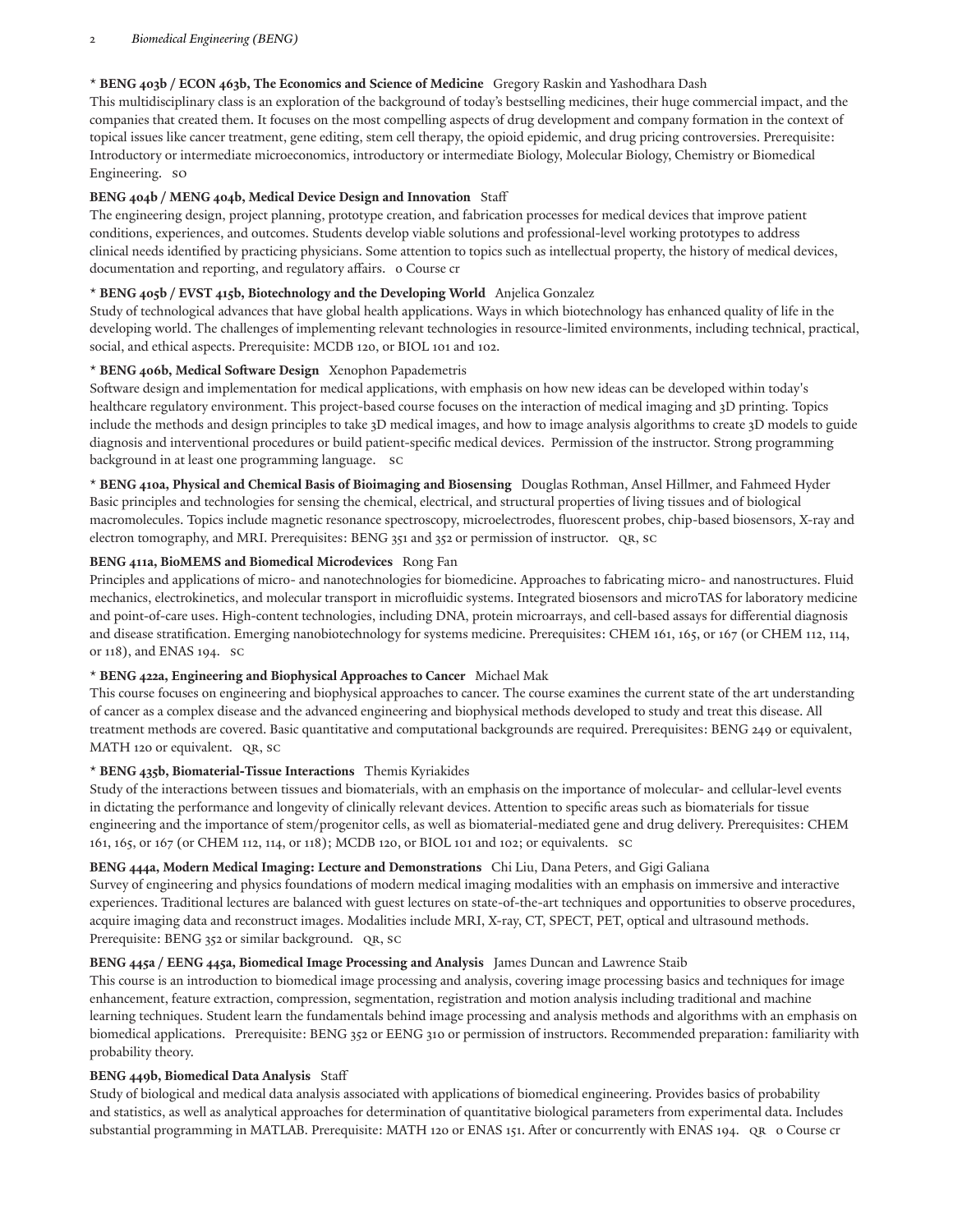## **BENG 455b, Vascular Mechanics** Jay Humphrey

Methods of continuum biomechanics used to study diverse vascular conditions and treatments from an engineering perspective. Topics include hypertension, atherosclerosis, aneurysms, vein grafts, and tissue engineered constructs. Emphasis on mechanics driven by advances in vascular mechanobiology. Prerequisite: BENG 353. QR

#### **\* BENG 456b, Molecular and Cellular Biomechanics** Michael Murrell

The basic mechanical principles at the molecular and cellular level that underlie the major physical behaviors of the cell, from cell division to cell migration. Basic cellular physiology, methodology for studying cell mechanical behaviors, models for understanding the cellular response under mechanical stimulation, and the mechanical impact on cell differentiation and proliferation. Prerequisites: MENG 211 and 280 or equivalents, and experience with MATLAB. Recommended preparation: BENG 353 and MCDB 205. QR, SC

#### **BENG 458b, Multiscale Models of Biomechanical Systems** Stuart Campbell

Current methods for simulating biomechanical function across biological scales, from molecules to organ systems of the human body. Theory and numerical methods; case studies exploring recent advances in multiscale biomechanical modeling. Includes computer laboratory sessions that introduce relevant software packages. Prerequisites: BENG 249, 351, and 353, or permission of instructor. QR

#### **BENG 459b / MENG 459b, Neuromuscular Biomechanics** Staff

Mechanics and control of animal movement, including skeletal muscle mechanics, systems-level neural and sensory physiology, elements of feedback control, and optimal control. Deriving equations of motion for multibody mechanical systems that are actuated by muscles or muscle-like motors; incorporating sensory feedback; analyzing system properties such as stability and energetics. Prerequisites: MENG 383 and MATH 222 or equivalents, and familiarity with MATLAB or a similar scientific computing environment. QR RP

#### **BENG 463a, Immunoengineering** Tarek Fahmy

Immuno-engineering uses engineering and applied sciences to better understand how the immune system works. It also uses immunity to build better models and biomaterials that help fight diseases such as cancer, diabetes, lupus, MS, etc. This is an integrative class. It integrates what we know in ENAS with what we know in Immunity to address critical and urgent concerns in health and disease. Students learn that analytical tools and reagents built by engineers address some extremely significant problems in immunity, such as optimal vaccine design. Students also have the opportunity to apply new understandings towards gaping holes in immunotherapy and immunodiagnostics. Prerequisite: A basic understanding of biochemistry, biophysics, cell biology; calculus and differential equations. QR, SC

## BENG 465b / MB&B 361b / MCDB 361b / NSCI 325b, Modeling Biological Systems II Jonathan Howard, Thierry Emonet, and Damon Clark

Advanced topics related to dynamical processes in biological systems. Processes by which cells compute, count, tell time, oscillate, and generate spatial patterns. Time-dependent dynamics in regulatory, signal-transduction, and neuronal networks; fluctuations, growth, and form. Comparisons between models and experimental data. Dynamical models applied to neurons, neural systems, and cellular biophysical processes. Use of MATLAB to create models. Prerequisite: MCDB 330 or equivalent, or a 200-level biology course, or with permission of instructor. QR

### **BENG 467b, Systems Biology of Cell Signaling** Andre Levchenko

Approaches from systems biology to the fundamental processes underlying both the sensory capability of individual cells and cell-to-cell communication in health and disease. Prerequisites: BENG 249 and ENAS 194, or equivalents. QR, SC

## **BENG 468b, Topics in ImmunoEngineering** Tarek Fahmy

This course addresses the intersection of Immunobiology with Engineering and Biophysics. It invokes engineering tools, such as biomaterials, solid-state devices, nanotechnology, biophysical chemistry, and chemical engineering towards developing newer and effective solutions to cancer immunotherapy, autoimmune therapy, vaccine design, transplantation, allergy, asthma, and infections. The central theme is that dysfunctional immunity is responsible for a wide range of disease states and that engineering tools and methods can forge a link between the basic science and clinically translatable solutions that will potentially be "modern cures" to disease. This course is a follow-up to BENG 463, Immunoengineering and focuses more on the clinical translation aspect as well as new understandings in immunology and how they can be translated to the clinic and eventually to the market. Prerequisites: BENG 463, Differential Equations, Advanced Calculus. SC

## **BENG 469b, Single-Cell Biology, Technologies, and Analysis** Rong Fan

This course is to teach the principles of single-cell heterogeneity in human health and disease as well as computational techniques for single-cell analysis, with a particular focus on the omics-level data. Topics to be covered include single-cell level morphometric analysis, genomic alteration analysis, epigenomic analysis, mRNA transcriptome sequencing, small RNA profiling, surface epitope, intracellular signaling protein, and secreted protein analysis, metabolomics, multi-omics, and spatially resolved single-cell omics mapping. The students are expected to perform computational analysis of single-cell high-dimensional datasets to identify population heterogeneity, identify cell types, states, and differentiation trajectories. Finally, case studies are provided to show the power of single-cell analysis in therapeutic target discovery, biomarker research, clinical diagnostics, and personalized medicine. Lab tours may be provided to show how single-cell omics data are generated and how high-throughput sequencing is conducted. SC

## **\* BENG 471a and BENG 472b, Special Projects** Lawrence Staib

Faculty-supervised individual or small-group projects with emphasis on research (laboratory or theory), engineering design, or tutorial study. Students are expected to consult the director of undergraduate studies and appropriate faculty members about ideas and suggestions for suitable topics. This course, offered Pass/Fail, can be taken at any time during a student's career, and may be taken more